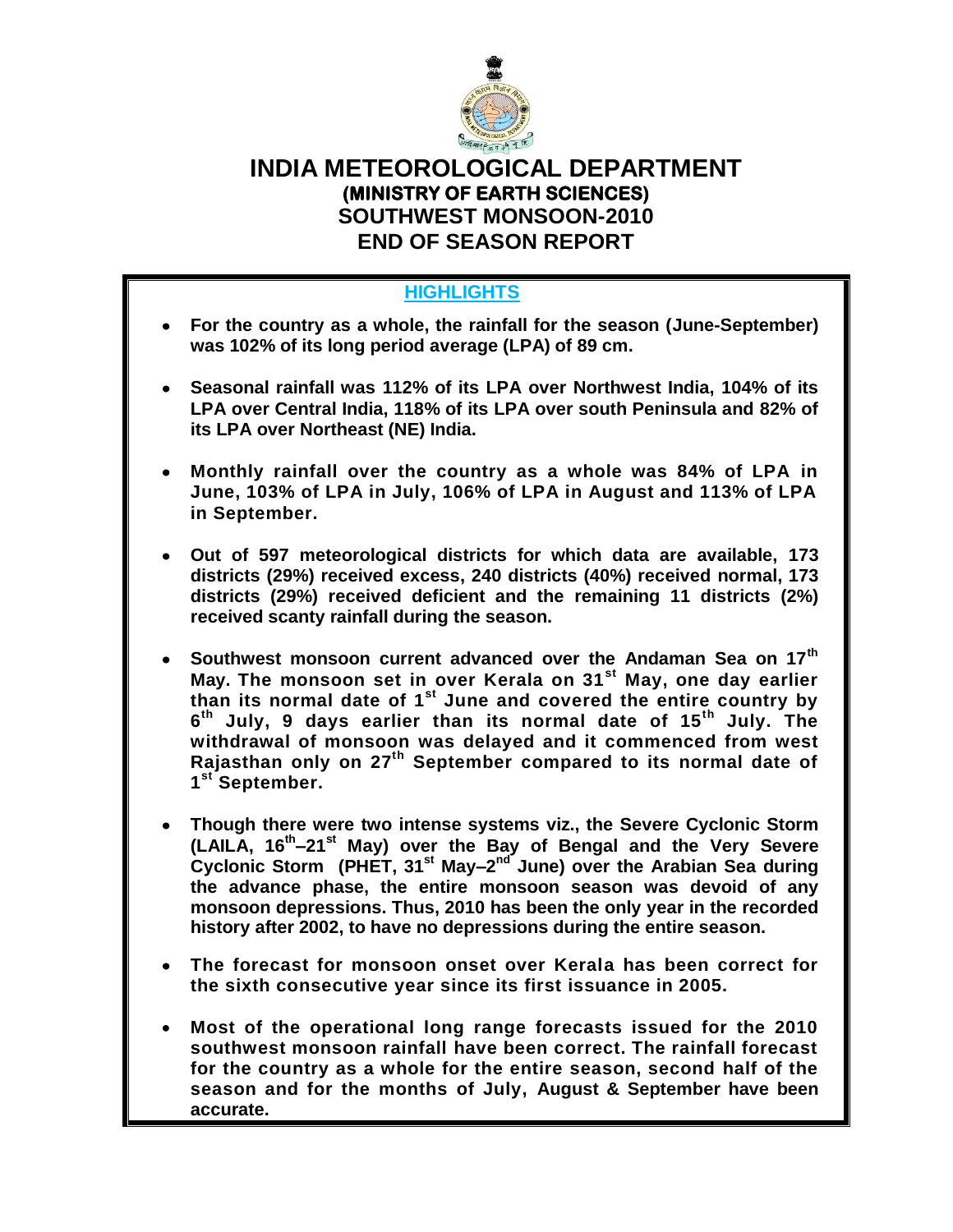#### **1. ONSET OF SOUTHWEST MONSOON**

Southwest monsoon set in over Andaman Sea on  $17<sup>th</sup>$  May, 3 days prior to normal date in association with a severe cyclonic storm (LAILA, 16<sup>th</sup>–21<sup>st</sup> May 2010) over the Bay of Bengal. The southwest monsoon further advanced over parts of Comorin area and some more parts of Bay of Bengal on 21<sup>st</sup> May and thereafter there was a hiatus in the monsoon advance lasting for more than a week. However, monsoon set in over Kerala on 31<sup>st</sup> May, just one day before its normal onset date (1<sup>st</sup> June). The advance of monsoon over northeastern parts of the country was earlier than normal date. But monsoon advance over most parts of Bihar and Jharkhand, interior Orissa, Chhattisgarh was delayed by 2-3 weeks than the normal.

Subsequent to the onset over Kerala, a very severe cyclonic Storm (PHET, 31<sup>st</sup> May–2<sup>nd</sup> June) formed over the Arabian Sea and it delayed further advancement of the monsoon across west coast by about one week. Around  $6<sup>th</sup>$ June, monsoon got activated and by middle of June, it covered nearly half of the country. A prolonged hiatus was observed in the further advance till  $30<sup>th</sup>$  June, due to weakening of monsoon current and prevalence of non-conducive conditions for the formation of low pressure systems over the Bay of Bengal. As a result, over most parts of central and north India including Madhya Pradesh and Uttar Pradesh, monsoon advance was delayed by 2-3 weeks and 1-2 weeks respectively. Severe heat wave/heat wave conditions prevailed over many parts of north, northwest and central India during this period.

Associated with the formation of a low pressure area over the North Bay of Bengal and neighbourhood on  $2^{nd}$ July and its subsequent west-northwestward movement, the monsoon current advanced over most parts of the country, outside parts of west Rajasthan by  $5<sup>th</sup>$ July itself. The southwest monsoon covered the entire country by  $6<sup>th</sup>$ July, about 9 days earlier than its normal date of 15<sup>th</sup>July. The isochrones of advance of southwest Monsoon-2010 is depicted in Fig 1.

#### **2. CHIEF SYNOPTIC FEATURES**

Weak cross equatorial flow prevailed during most parts of June and in the first fortnight of July. Though the monsoon trough, displayed rapid north-south oscillations, there had been active periods often in association with the low pressure areas and remnant cyclonic circulations embedded with the monsoon trough extending upto mid-tropospheric levels, and tilting southward with height.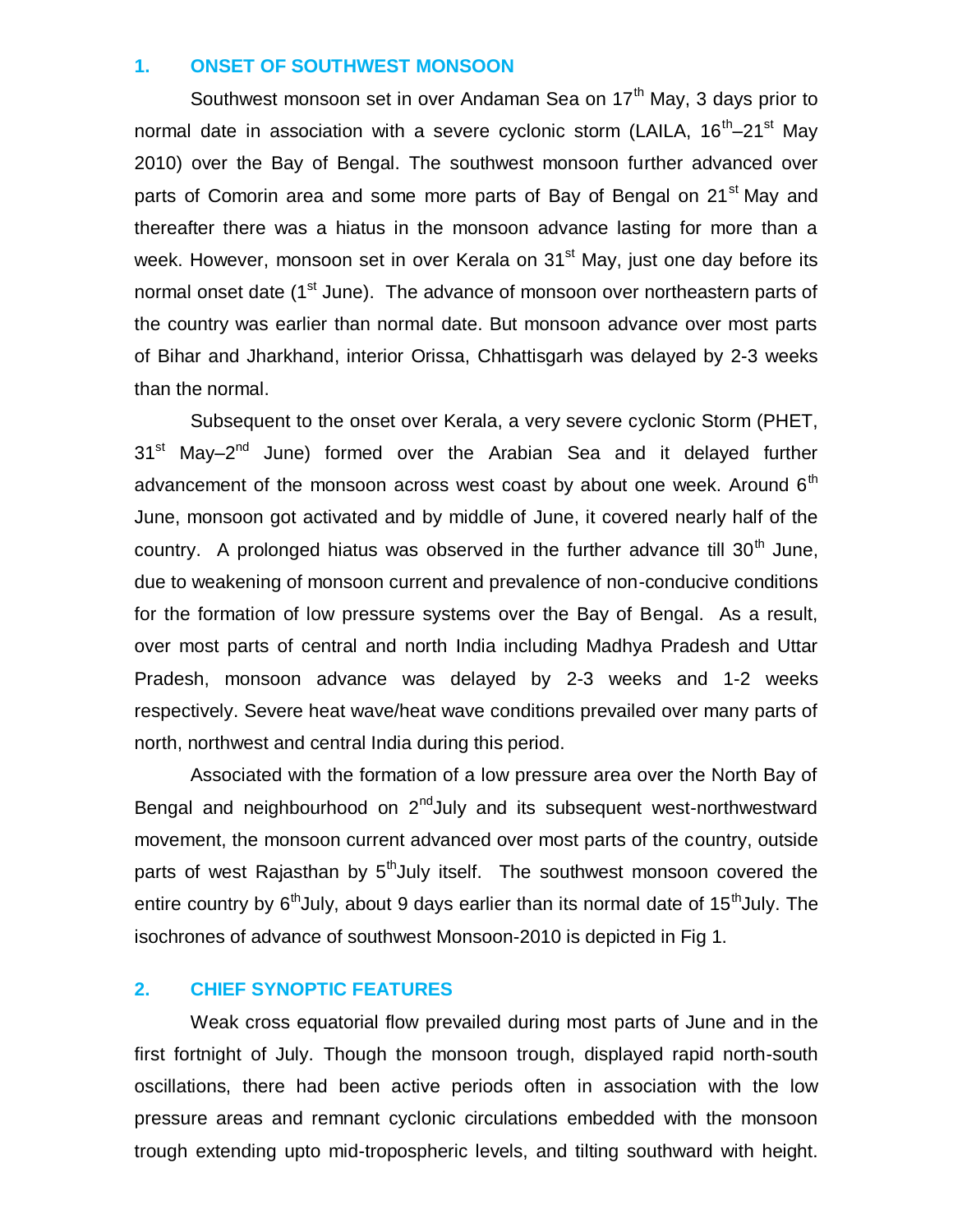Though there had been spells of subdued rainfall activity all through the season in different spatial and temporal scales, there was no all India break monsoon condition during this year.

Normally 4-6 monsoon depressions form per season (June - September). However, no depression formed over Indian monsoon region during this monsoon season. The causative factors which inhibited the low pressure areas from intensifying further might be, (a) basin wide warming of sea surface temperature (SST) over the north Indian Ocean [absence of favourable SST gradient] (b) presence of a weak negative Indian Ocean Dipole pattern over the equatorial India Ocean and (c) a weaker than normal low level monsoon flow which prevailed quite often, which in turn with its slackened horizontal wind shear curtailed the generation of barotropic instability required for intensification of monsoon lows.

Two low pressure areas formed over the northwest Bay of Bengal and neighbourhood in the month of June. One low pressure area  $(9^{th} - 13^{th}$  June) dissipated in situ and the other low pressure area (24<sup>th</sup>– 26<sup>th</sup>June) was short lived and dissipated over Gangetic west Bengal and neighbourhood. Because of its very short trajectory, it could not revive the monsoon current which resulted in the prolonged hiatus during 19<sup>th</sup>– 30<sup>th</sup> June in further advance of southwest monsoon over the country, but it contributed to the active monsoon conditions over Orissa with very heavy rainfall.

Out of four low pressure areas that formed in the month of July over the Bay of Bengal, two low pressure areas formed during the first week and the other two in the last week of July. The first low pressure area ( $2^{nd}$ –6<sup>th</sup>July) formed over northwest Bay of Bengal became well marked, moved west-northwestwards across Orissa, Chhattisgarh and Madhya Pradesh and merged with the monsoon trough. This system was responsible for strengthening of monsoon current and rapid advance of the monsoon in the country. The second low pressure area (6<sup>th</sup>– 9<sup>th</sup> July) formed over northwest and adjoining west central Bay of Bengal off south Orissa & north Andhra coast, moved west-northwestwards and dissipated over north Madhya Pradesh and neighbourhood. These two systems gave good rainfall over central India and Andhra Pradesh. The third low pressure area (24<sup>th</sup> $-$ 27<sup>th</sup>July) formed over northwest Bay of Bengal, moved west-northwestwards along the monsoon trough and dissipated over south Rajasthan and adjoining Gujarat State. Active/ vigorous monsoon conditions prevailed over central, western and north Peninsular India in association with this system. The fourth low pressure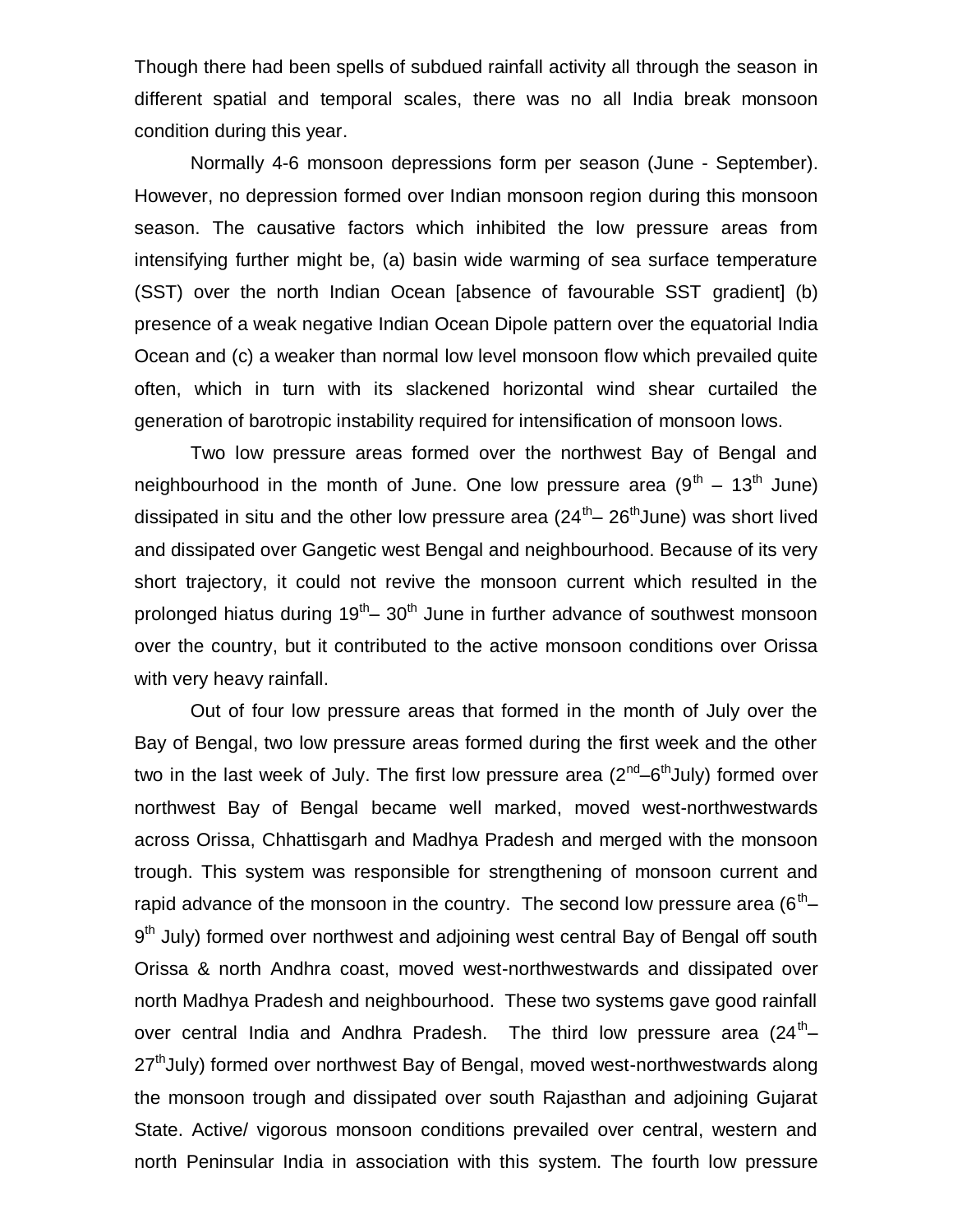area (28<sup>th</sup>July–2<sup>nd</sup>August) developed over northwest Bay of Bengal, moved westnorthwestwards across south Orissa, Chhattisgarh and dissipated over Rajasthan on 3<sup>rd</sup> August.

The month of August also witnessed formation of four low pressure areas over the Bay of Bengal The first low pressure area (4<sup>th</sup>-9<sup>th</sup>August) formed over northwest Bay of Bengal off Orissa coast and moved west-northwestwards across Orissa, Chhattisgarh and Madhya Pradesh and dissipated over Rajasthan. After the dissipation of this low pressure area, the monsoon trough shifted to north and monsoon activity remained subdued over major parts of the country outside northwest and western parts. The second low pressure area (12<sup>th</sup> -14<sup>th</sup> August) formed over northwest and adjoining west central Bay of Bengal off south Orissa – north Andhra coast and dissipated over south Chattisgarh and east Madhya Pradesh. After the dissipation of this low pressure area, the monsoon flow pattern in general resembled weak condition. With the formation of two more low pressure areas, one over west central Bay off Andhra coast during 23<sup>rd</sup>-27<sup>th</sup>August and another over northwest Bay of Bengal during 30<sup>th</sup>–31<sup>st</sup>August and their subsequent west-northwestward movement, active to vigorous monsoon conditions prevailed over major parts of south peninsula and central India in the last week of August.

Four low pressure areas formed in the month of September. Two formed over west central Bay of Bengal off north Andhra-south Orissa coast. One of these two (3<sup>rd</sup>- 6<sup>th</sup> September) weakened over Orissa and neighbourhood and second  $(17<sup>th</sup>-20<sup>th</sup>$  September) weakened over north Madhya Pradesh. The third low pressure area (8<sup>th</sup>–13<sup>th</sup> September) formed over Vidarbha and neighbourhood and weakened over northeast Rajasthan and adjoining Haryana. The fourth low pressure area formed over the southeast Arabian Sea on  $29<sup>th</sup>$  and lay over the southeast and adjoining east central Arabian Sea on 30<sup>th</sup> Sept.

Considering season as a whole, 14 low pressure areas formed during the season including 13 over the Bay of Bengal and one over the Arabian Sea. As normally 13.5 low pressure systems including lows and depressions form during monsoon season, the formation of higher number of low pressure areas compensated the adverse impact of the absence of depression during the season. Further, most of the low pressure areas formed over relatively southerly latitudes (over northwest and adjoining westcentral Bay) and moved west-northwestwards along the monsoon trough upto Rajasthan leading to a good rainfall activity over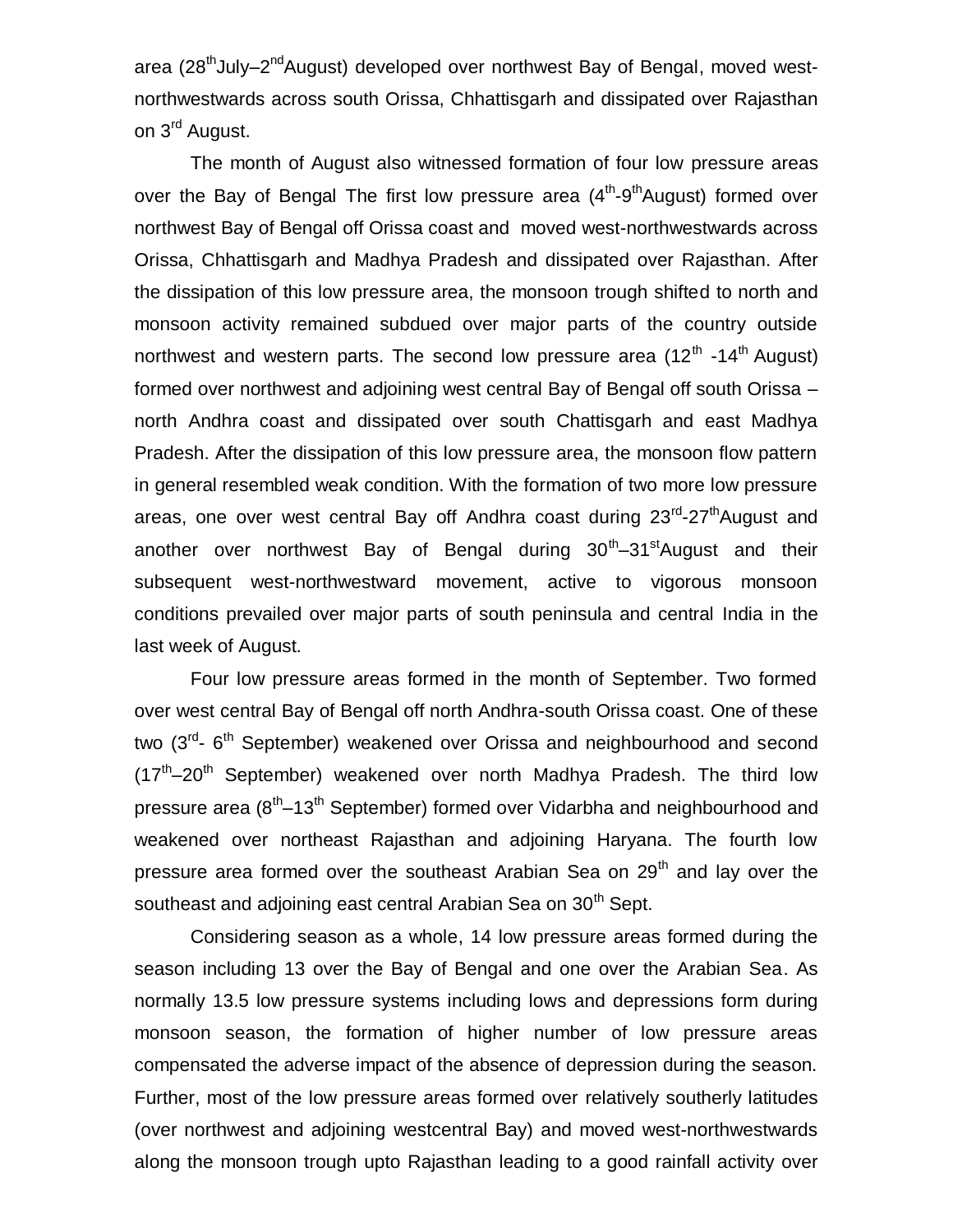Central and Peninsular India. On the other hand, it caused deficient rainfall over many parts of east and northeast India including north Orissa, Gangetic West Bengal, Jharkhand, Bihar, east Uttar Pradesh and Assam & Meghalaya. The remnant of some of the low pressure areas interacted with the mid-latitude westerly systems and caused excess rainfall over northwest India. Frequent development of these lows in regular intervals led to frequent oscillation of monsoon trough and hence absence of prolonged all India weak monsoon conditions during this season. Comparing with the past years, there was only one year (2002) in the recorded history when there was no depression like this year. While the year 2002 was all India drought year, the year 2010 has been a normal year.

#### **3. FLOOD SITUATIONS**

Disorganized convective activity during the weak phase of the monsoon and interaction of monsoon current with the mid-latitude troughs in westerlies caused flood situation in some states viz., Rajasthan, Arunachal Pradesh, Uttar Pradesh, Uttarakhand, Haryana, Punjab and Himachal Pradesh. The low pressure areas induced flood situations over some parts of Gujarat, Maharashtra, Chattisgarh, Madhya Pradesh, Karnataka and Orissa.

#### **4. WITHDRAWAL OF SOUTHWEST MONSOON**

The withdrawal started from west Rajasthan on  $27<sup>th</sup>$  September with a delay of nearly 4 weeks as the normal date of withdrawal from extreme western parts of Rajasthan is  $1<sup>st</sup>$  September. Subsequently, it withdrew from the entire northwest India and some parts of west Uttar Pradesh, west Madhya Pradesh and Gujarat State on 28<sup>th</sup> September and from most parts of Uttar Pradesh, some more parts of Madhya Pradesh and some parts of Bihar on 1<sup>st</sup> October. Fig. 2 depicts the isochrones of withdrawal of southwest monsoon - 2010.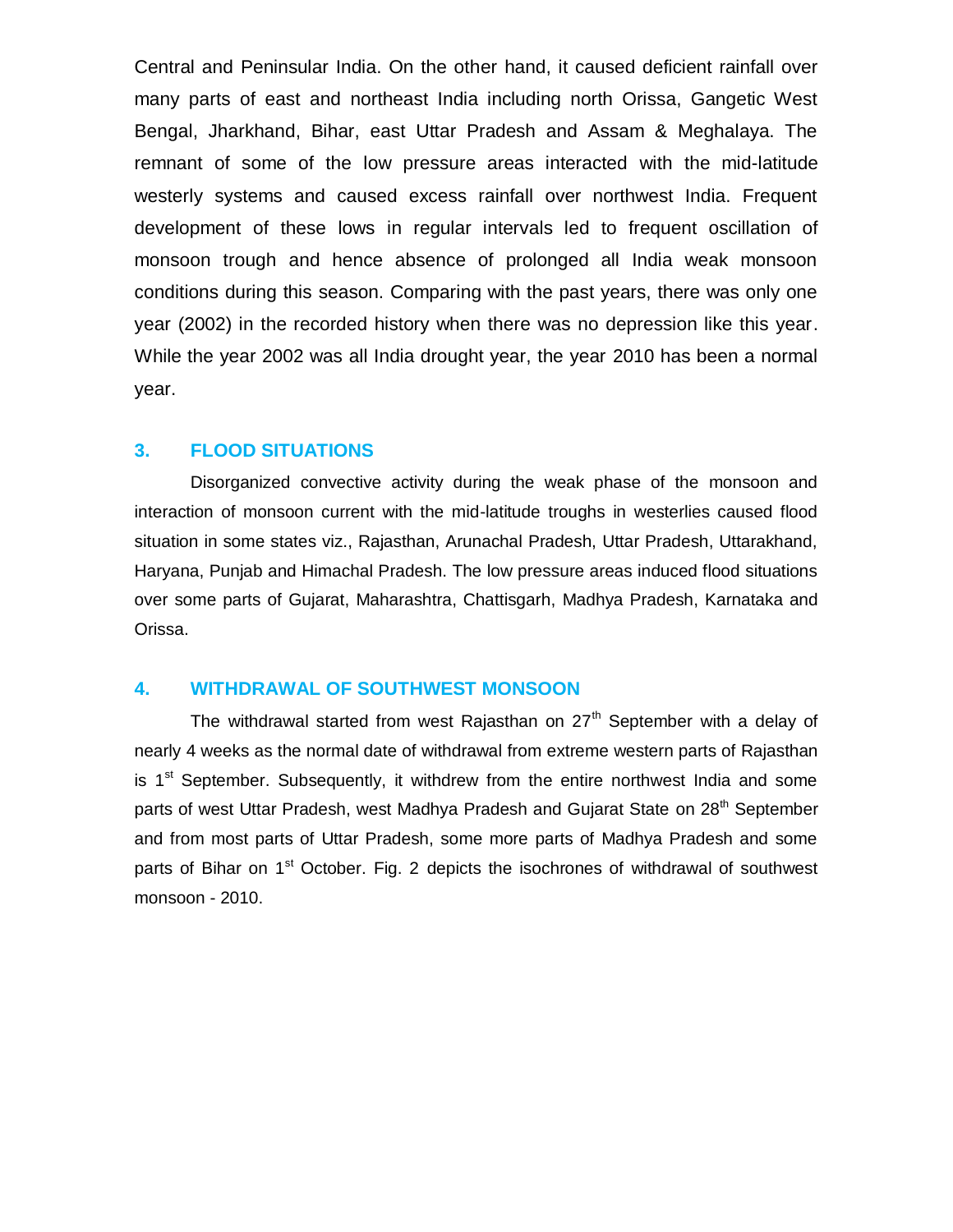# **5. RAINFALL DISTRIBUTION**

The rainfall during monsoon season (June to September) for the country as a whole and the four broad geographical regions are as follows

| Region               | <b>Actual</b><br>(mm) | Long<br><b>Period</b><br>Average<br>(LPA)<br>(mm) | <b>Actual</b><br>% of LPA | <b>Coefficient</b><br>of Variation<br>(CV)<br>% of LPA |
|----------------------|-----------------------|---------------------------------------------------|---------------------------|--------------------------------------------------------|
| All-India            | 912.8                 | 893.2                                             | 102                       | 10                                                     |
| Northwest(NW) India  | 688.2                 | 613                                               | 112                       | 19                                                     |
| Central India        | 1027.9                | 991.5                                             | 104                       | 14                                                     |
| South peninsula      | 853.6                 | 722.9                                             | 118                       | 15                                                     |
| Northeast (NE) India | 1175.8                | 1436.2                                            | 82                        | 8                                                      |

The seasonal rainfall is classified as normal when the actual rainfall is within LPA  $\pm$  CV. The CV for seasonal rainfall over various regions is given in the Table above. Similarly, seasonal rainfall is classified as deficient when the actual rainfall is less than (LPA – CV) and as excess when the actual rainfall is more than (LPA+CV). Considering the above criteria, the monsoon seasonal rainfall over the country as a whole has been normal during 2010 (102% of LPA). Similarly, the seasonal rainfall has been normal over northwest and central India, excess over the Peninsular India and deficient over the northeast India.

The cumulative seasonal rainfall from 1<sup>st</sup> June to 30 September 2010 was excess in 14 meteorological subdivisions (43% of the total area of the country) and normal in 17 meteorological subdivisions (42% of the total area of the country) Five subdivisions (East U.P, Bihar, Jharkhand, Gangetic W. B and Assam & Meghalaya) constituting 15% of the country received deficient rainfall. The sub-divisional cumulative seasonal rainfall distribution is shown in Fig.3.

The monthly monsoon rainfall over the country as a whole was above the LPA, during all the months except June as shown below:

| June: 16% below LPA  | July: 3% above LPA.       |
|----------------------|---------------------------|
| August: 6% above LPA | September: 13% above LPA. |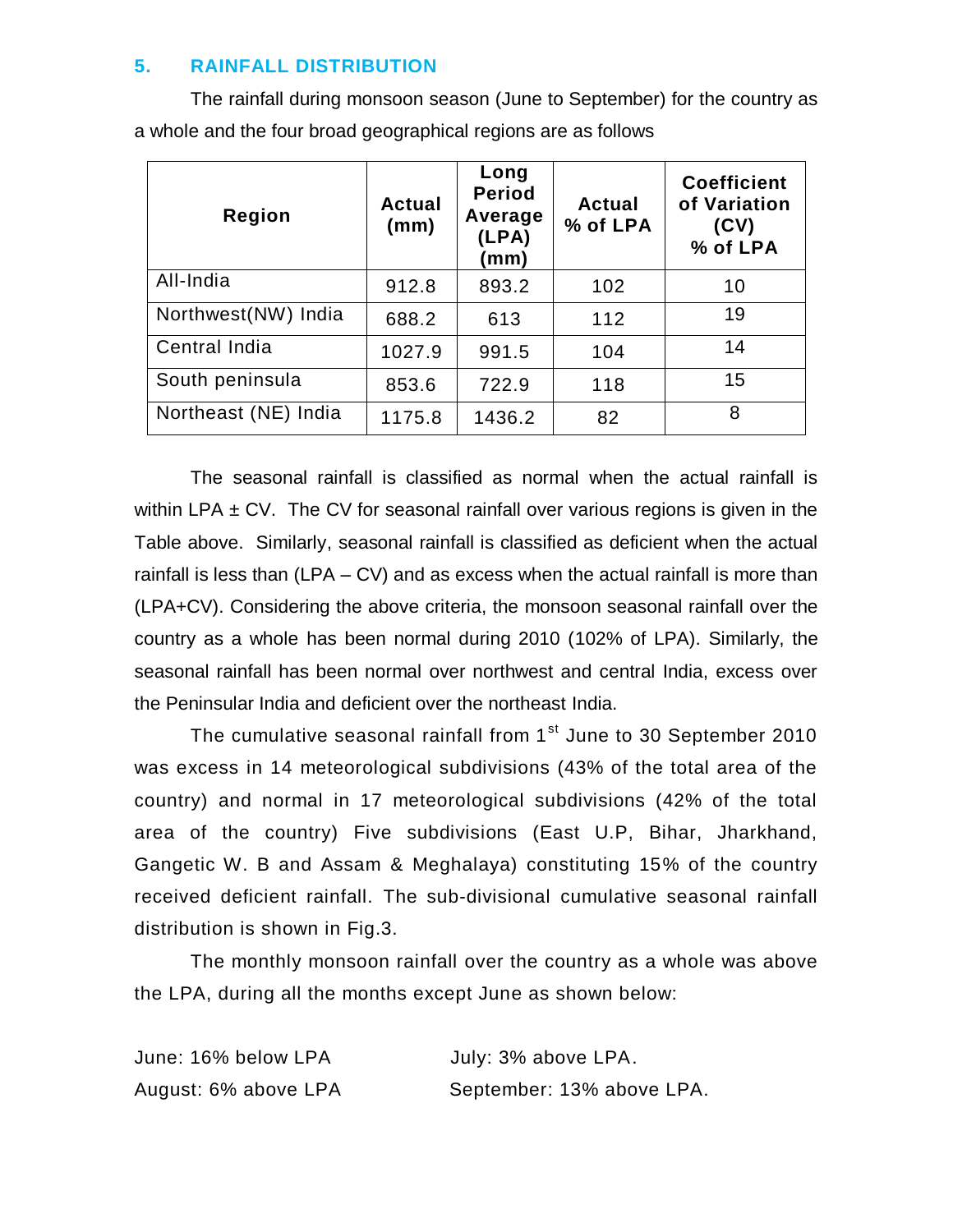The spatial distribution of monthly rainfall is shown in Fig.4. In June, large rainfall deficiency was observed over many subdivisions of central, northern and eastern parts of the country due to delayed monsoon advance over these regions. However, the rainfall situation over the country improved significantly during July, especially during second half of this month. Normal or excess rainfall was received over most of the subdivisions except a few subdivisions from eastern and northeastern parts of the country where the rainfall was deficient. Rainfall distribution over the country during August was more non-uniform than July, as number of subdivisions with excess and deficient rainfall during August (excess 18 & deficient 9) was more than that during July (excess 13 & deficient 5). During August, most of the subdivisions from northwest and Peninsular India received excess rainfall and most of the subdivisions from eastern part of the country were deficient. However, subdivisions from northeastern part received normal or excess rainfall.

Figures 5 and 6 depict the monsoon rainfall as received week by week and the cumulative rainfall during the season. The weekly rainfall was negative during all the weeks of June. In July, the weekly rainfall was positive during the first and last weeks and negative during the two weeks between them. During second and third weeks of August and last week of September the rainfall was deficient. Except for these three weeks, the weekly rainfall during the second half of the season (August-September) was positive. The cumulative rainfall distribution shows the large deficiency in rainfall during early part of the season. As a result, the cumulative weekly rainfall remained negative till end of August. In the first week of September only, the cumulative weekly rainfall became positive and remained so till the end of the season. The cumulative seasonal rainfall deficiency by more than 10% prevailed from the week ending  $23<sup>rd</sup>$  June to the week ending 21<sup>st</sup> July.

#### **6. LONG RANGE FORECAST OF MONSOON RAINFALL**

Based on an indigenously developed statistical model, it was predicted on 14<sup>th</sup> May 2010 that monsoon will set in over Kerala on 30<sup>th</sup> May with a model error of  $±4$  days. The forecast came correct as the actual monsoon onset over Kerala took place on 31<sup>st</sup> May, one day later than the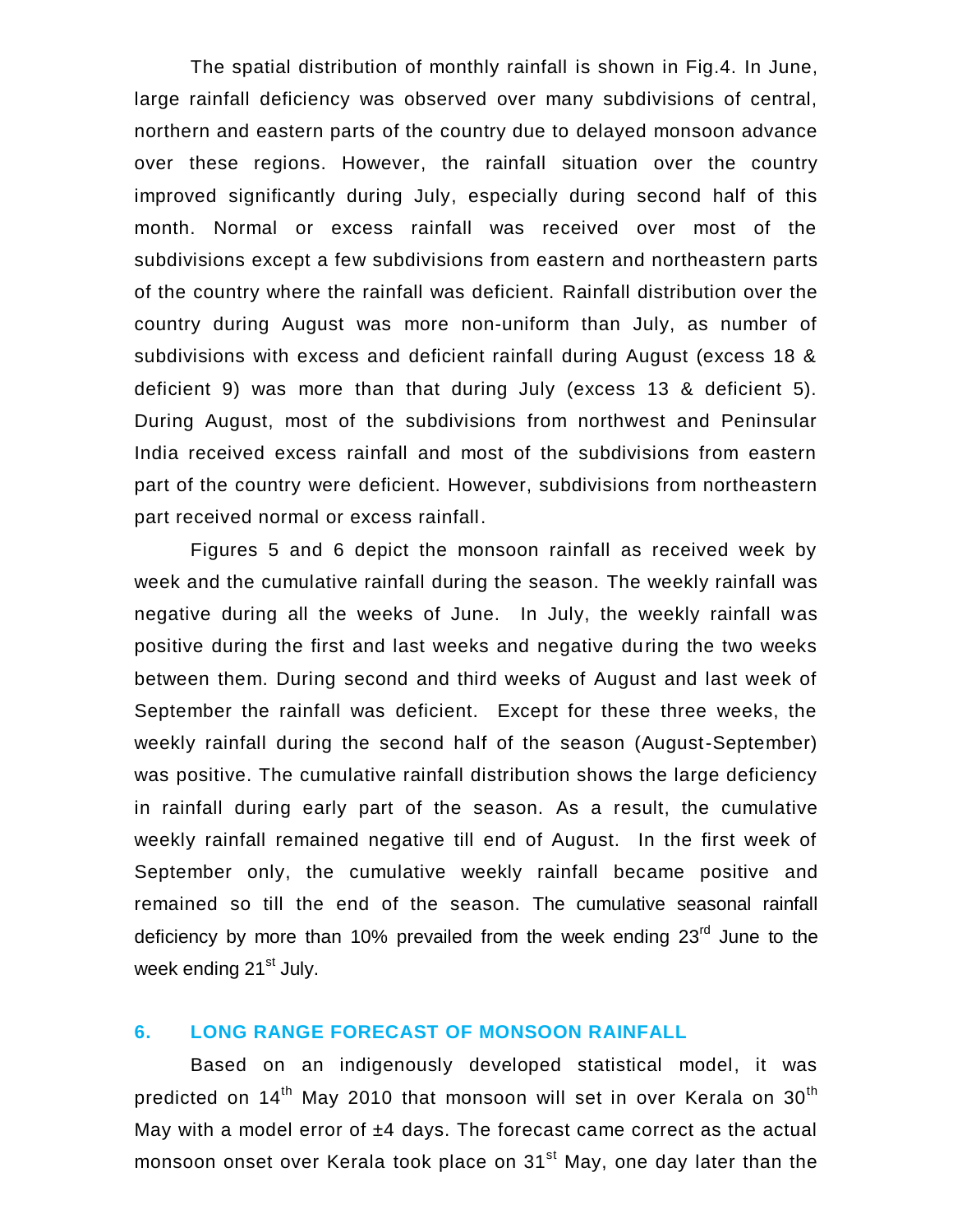forecasted date. Thus this is the sixth consecutively correct operational forecast for the monsoon onset over Kerala since it was issued operationally in 2005.

As per the first stage long range forecast issued on 23<sup>rd</sup> April, the seasonal (June-September) rainfall for the country as a whole was expected to be 98%  $\pm$  5% of LPA. In the updated forecast issued on 25<sup>th</sup> June, the forecast for the country as a whole was revised to a higher value of 102%±4% of LPA. The updated forecast turned out to be very accurate as the actual area-weighted seasonal rainfall for the country as a whole was 102% of LPA. The forecast for the second half of the monsoon season (August–September) for the country as a whole issued in July was 107% with a model error of 7% of LPA. This forecast also became correct as the actual rainfall over the country as a whole during the second half of the season was 109% of LPA.

The forecasts for monthly rainfall over the country as a whole for the months of July and August issued in June were 98% & 101% respectively with a model error of  $\pm$  9% and that for September issued in August was 115% of LPA with a model error of  $\pm$  15%. All the monthly forecasts turned out to be correct as the actual rainfall were 103%, 106% and 113% of LPA respectively.

Considering 4 broad geographical regions of India, the seasonal rainfall was expected to be 102% of its LPA over northwest India, 99% of LPA over Central India, 103% of LPA over northeast India and 102% of LPA over South Peninsula, all with a model error of ±8%. The actual rainfall over northwest India, central India, northeast India and south Peninsula were 112%, 104%, 82% and 118% of the LPA respectively. Thus the actual seasonal rainfall over central India is within the forecast limit and that over northwest India is slightly above the forecast limit. However, the forecast for seasonal rainfall over northeast India and south Peninsula were not accurate as northeast India experienced deficient rainfall and south peninsula experienced excess rainfall against the normal rainfall predicted for both the regions.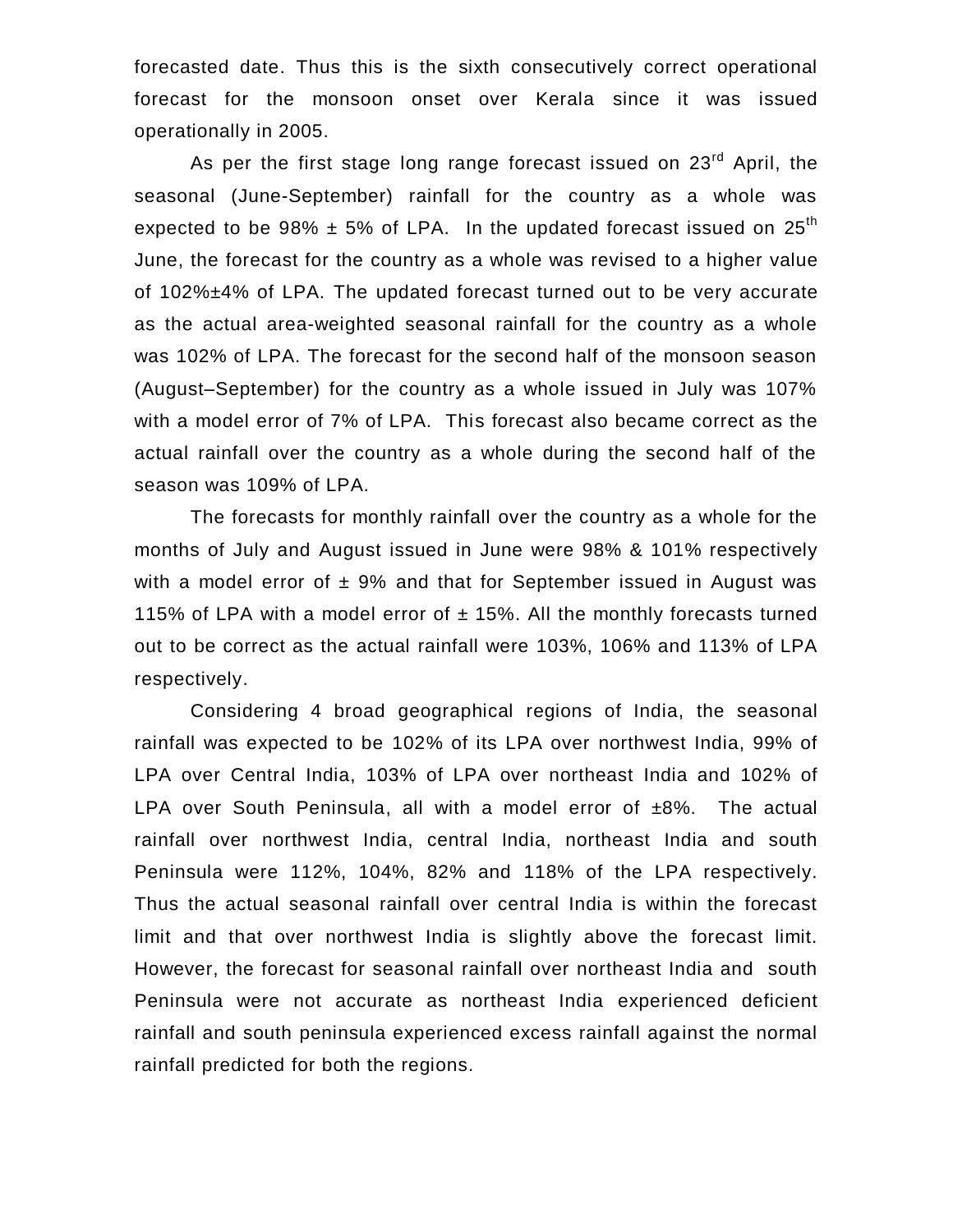The Table below gives the summary of the verification of the long range forecasts issued for Southwest monsoon 2010.

| <b>Region</b>   | <b>Period</b>              | Date of<br><b>Issue</b>   | <b>Forecast</b><br>$%$ of LPA) | <b>Actual Rainfall</b><br>% of LPA |
|-----------------|----------------------------|---------------------------|--------------------------------|------------------------------------|
| All India       | June to September          | 23 <sup>rd</sup><br>April | $98 \pm 5$                     | 102                                |
| All India       | June to September          |                           | $102 \pm 4$                    |                                    |
| Northwest India | June to September          |                           | $102 \pm 8$                    | 112                                |
| Central India   | June to September          |                           | $99 \pm 8$                     | 104                                |
| Northeast India | June to September          |                           | $103 \pm 8$                    | 82                                 |
| South Peninsula | June to September          |                           | $102 \pm 8$                    | 118                                |
| All India       | July                       |                           | $98 \pm 9$                     | 103                                |
| All India       | August                     |                           | $101 \pm 9$                    | 106                                |
| All India       | <b>August to September</b> | $30th$ July               | $107 + 7$                      | 109                                |
| All India       | September                  | 27 <sup>th</sup> August   | $115 \pm 15$                   | 113                                |

**Table: Details of long range forecasts and actual rainfall**.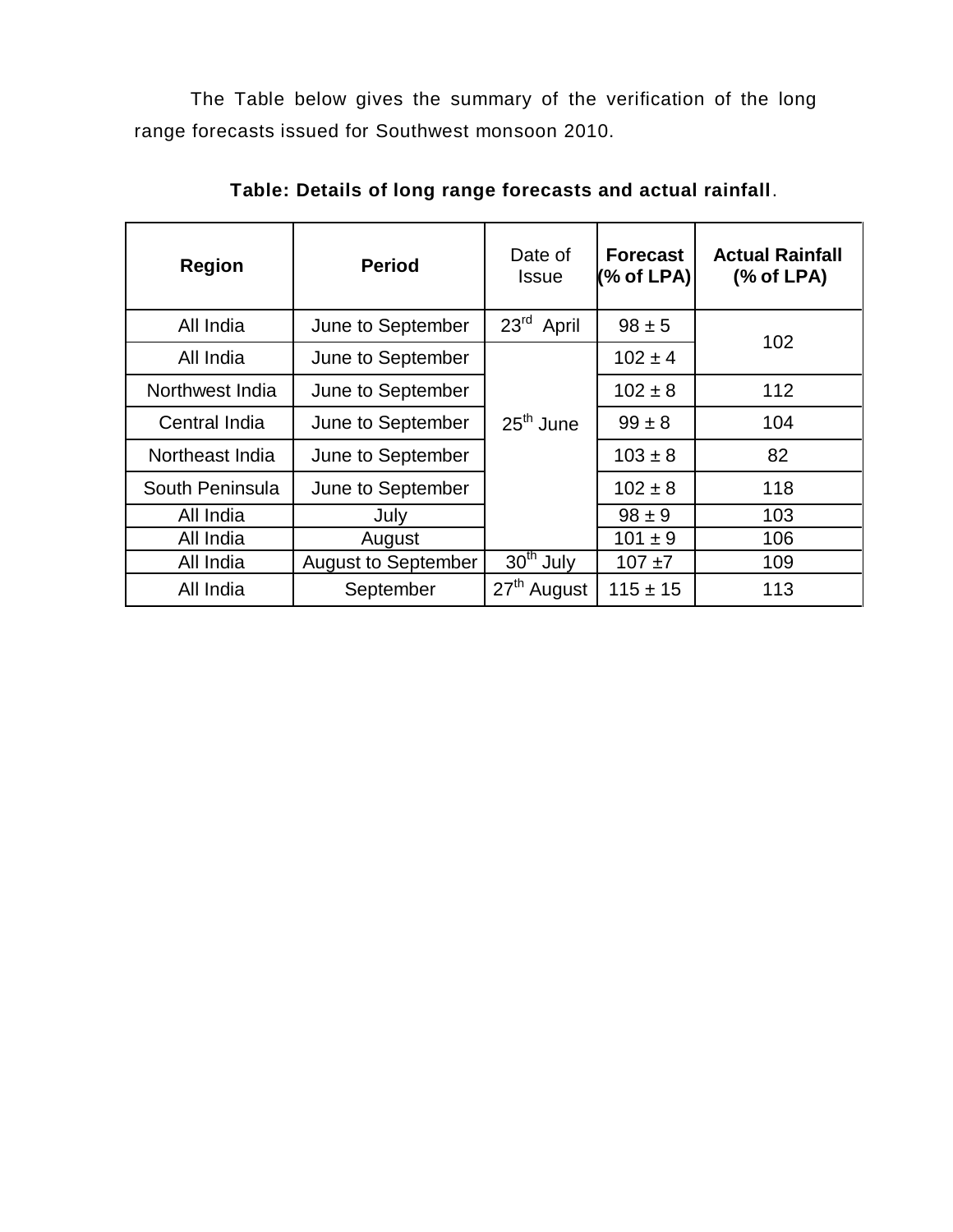

**Fig.1: Progress of Southwest Monsoon – 2010**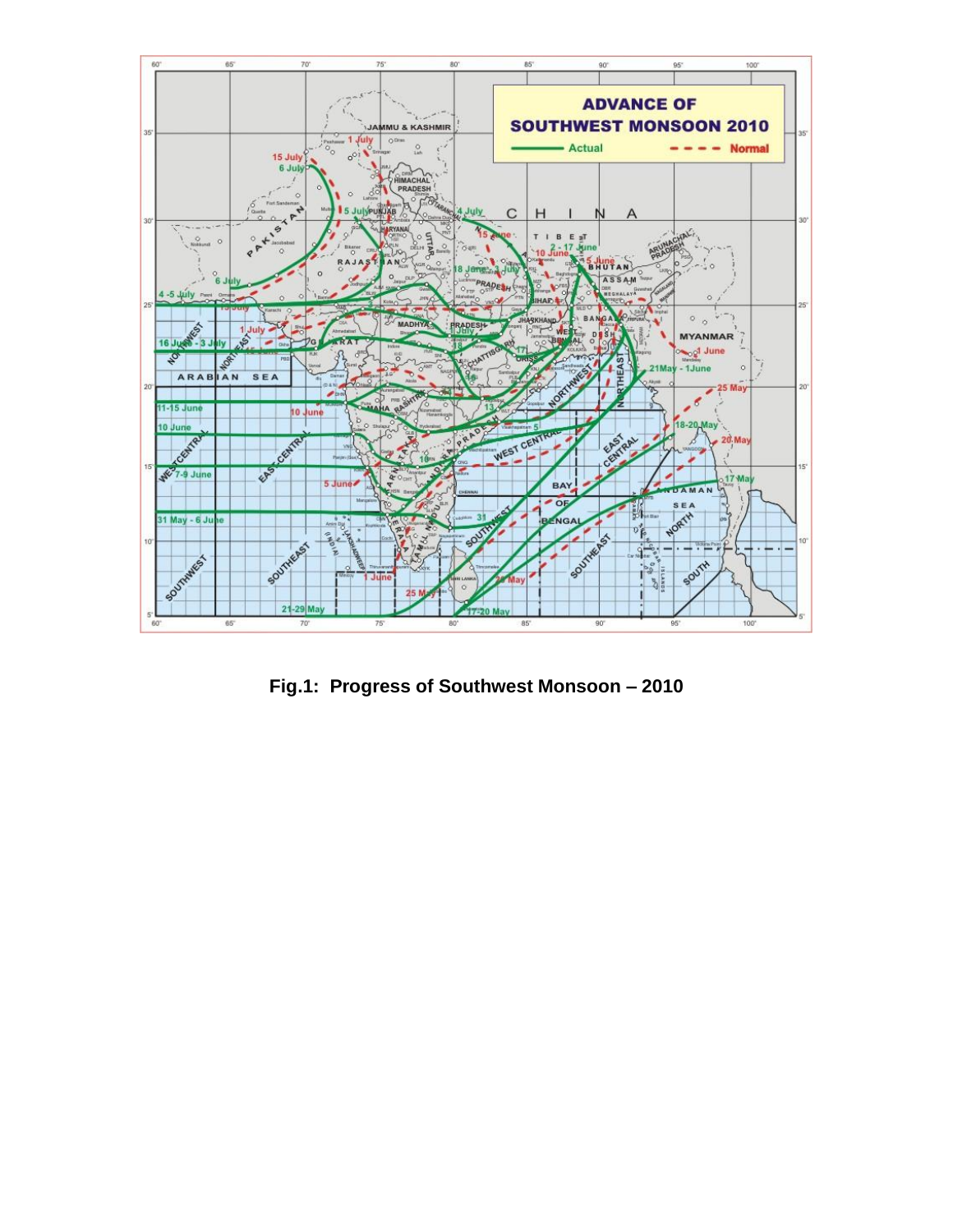

**Fig.2: Withdrawal of the Southwest Monsoon– 2010.**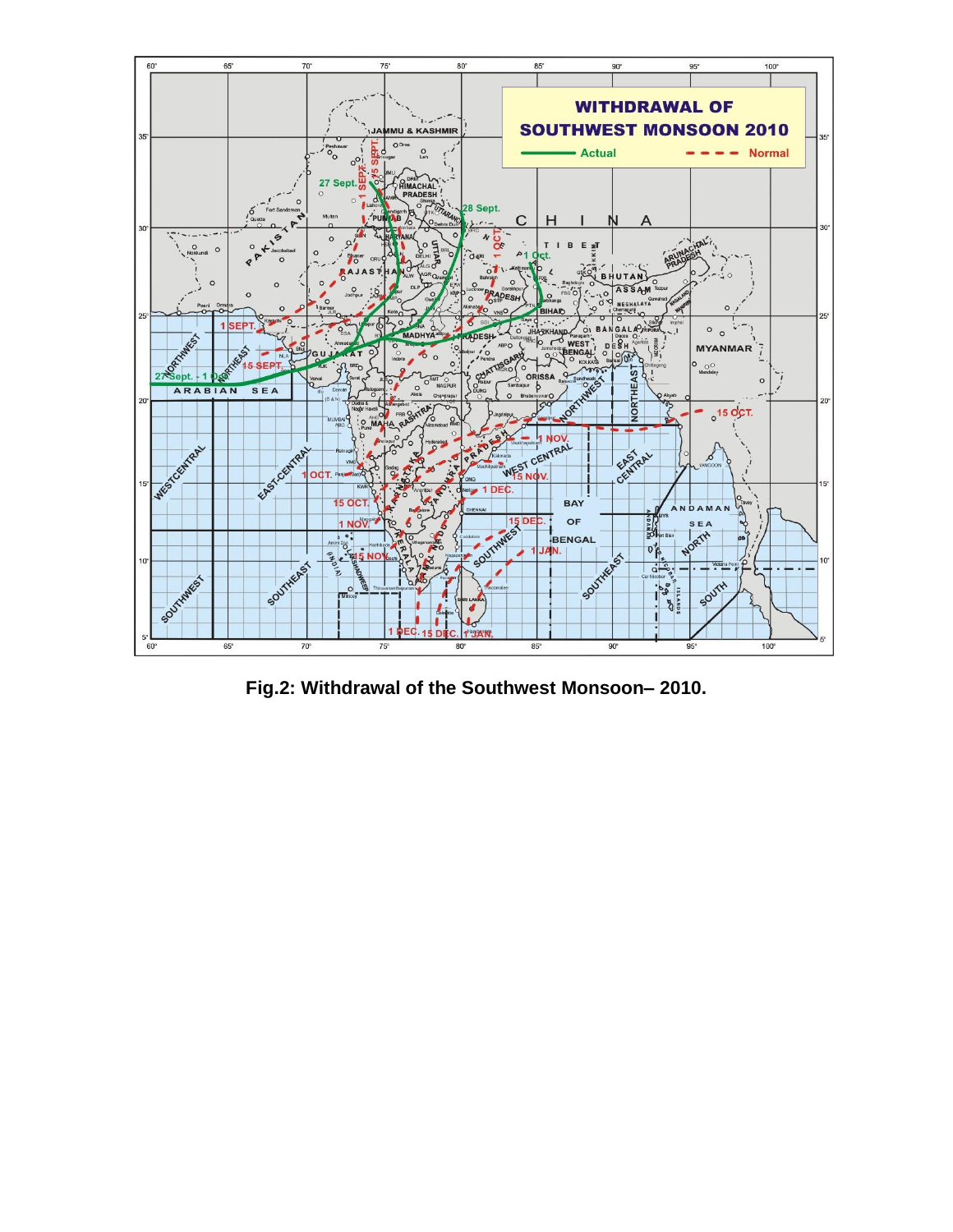

## भारत मौसम विज्ञान विभाग INDIA METEOROLOGICAL DEPARTMENT

**Fig.3: Sub-divisionwise rainfall distribution over India during southwest monsoon season (June to September) – 2010**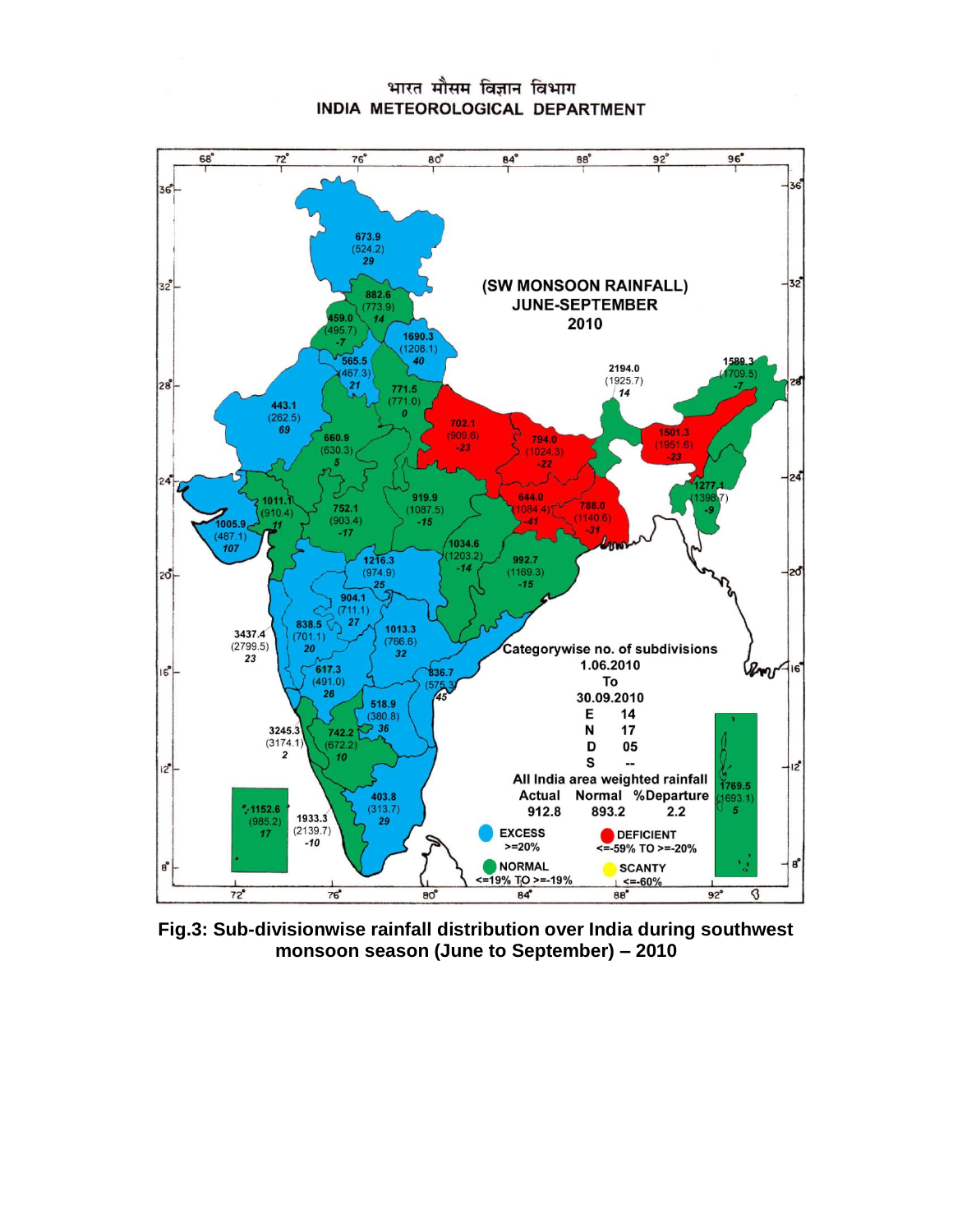

## भारत मौसम विज्ञान विभाग INDIA METEOROLOGICAL DEPARTMENT 2010

**Fig.4: Sub-divisionwise monthly rainfall distribution over India during southwest monsoon season – 2010**